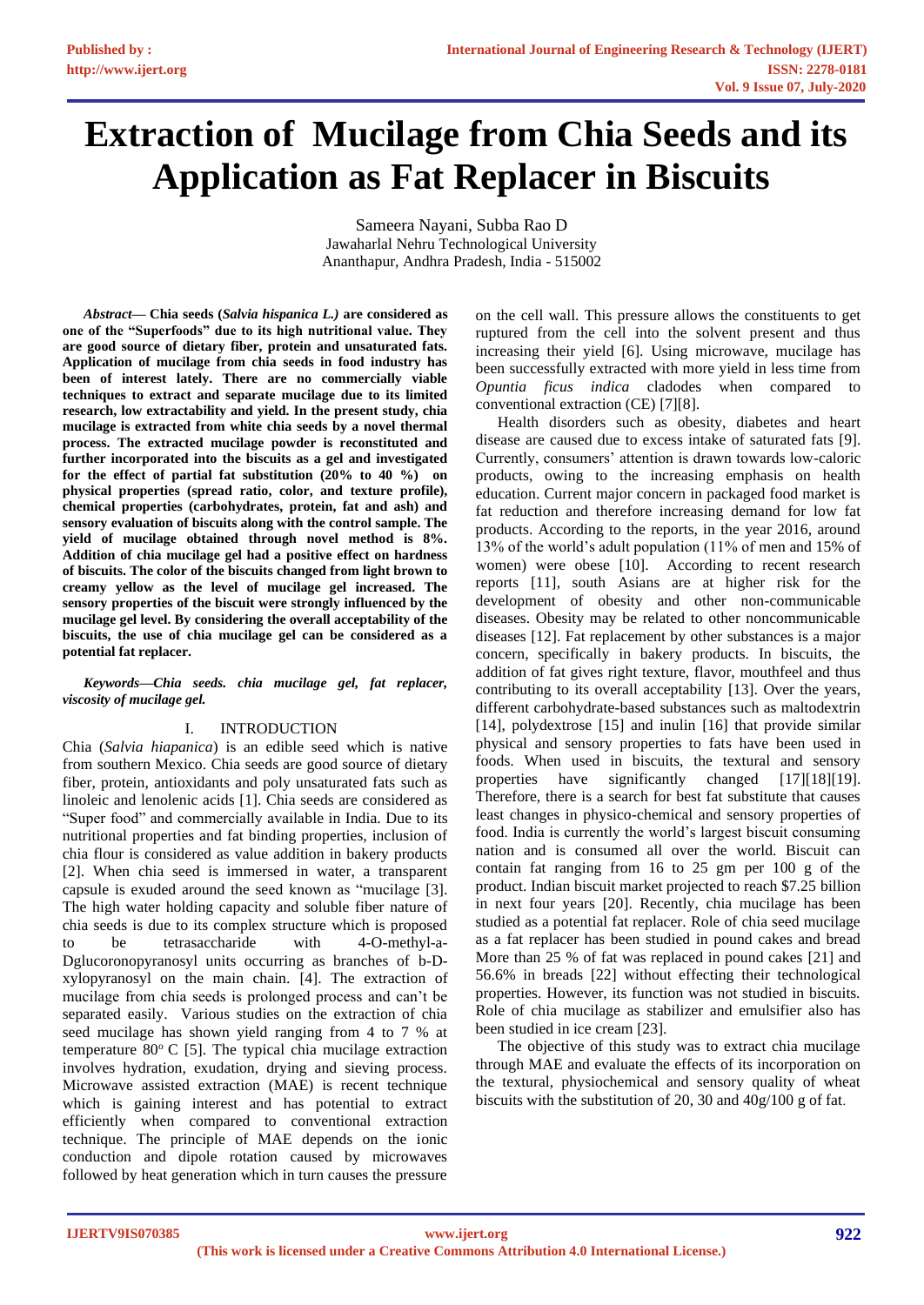## II. MATERIAL AND METHODS

## *A. Material*

White chia seeds were donated by M/s. SAMATH, Hyderabad, Telangana. The seeds were commercially grown in the Ananthapur region of Andhra Pradesh. The composition as provided by the supplier: Moisture < 12%, Carbohydrates 40%, Dietary fiber 34 %, Protein 17%, and Fat 32 %.

## *B. Chia seeeds hydration*

Chia seed hydration capacities were determined under room temperature conditions (26˚C). Seed to water ratio is maintained at 1: 40. In a 100 ml beaker, 40 ml of distilled water is taken into which sample of 1 gm of chia seeds were placed separately inside a filter paper bag was immersed .The net weight of each bag was weighed every 10 min until it reached a constant value. The experiment was done in triplicate.

## *C. Mucilage extraction by using microwave*

Microwave assisted extraction of mucilage from chia seeds were performed in customized pilot scale microwave oven system with cubical (2.45 GHz, Enerzi Microwave systems pvt ltd, Belgaum, Karnataka). The oven was equipped with digital control system for microwave power which is adjustable from 100 to 2000 W and also modified to record the temperature of the sample placed by fiber optic temperature probes (-50˚C to 250˚C Reflex Make, Canada). Samples of 10 g of chia seeds were added into 400 ml of distilled water taken in a 500 ml beaker. pH was adjusted and maintained at 8. Then the beaker with aqueous suspension was placed into the oven and ran at 1.3 W/gm until it reached 80 C. At room temperature, the aqueous suspension was stirred continuously with magnetic stirrer for 30 min. The suspension was filtered for removing any extra water and spread on a tray followed by drying in a hot air oven with forced air circulation at  $50^{\circ}$ C for 12 to 14 hours. The dried seeds were rubbed through a 40 mm mesh screen to obtain mucilage. The weight was recorded, and yield was calculated. Mucilage gel was prepared by mixing 0.1 gm of dried mucilage in 100 ml of distilled water. This mucilage is further used as fat replacer in wheat biscuits.

## *D. Yield of the mucilage and viscosity of the gel*

The yield of the chia mucilage extracted is calculated using following Eq. (1)

$$
Y(\%) = \frac{Wt \ of \ mucilage}{Wt \ of \ chiaseds} \ X \ 100 \ \ \ldots
$$

*Wt of child seeds* ...... (1)<br>The viscosity of the hydrated samples  $(0.125 \text{ g}/100 \text{ g})$ (1) was measured using a Hoppler viscosimeter at 25°C. All analyses were performed in triplicate.

## *E. Preparation of biscuit*

The composition of ingredients in biscuit formulation is mentioned below (TABLE I). The dough preparation was done in a laboratory mixer. Sugar and fat/ mucilage gel were mixed thoroughly and creamed at low level speed. The ammonium bicarbonate, milk powder, sodium chloride and vanilla essence were added into the flour. After pouring appropriate amount of water, cream was added along and

dough was prepared by proper mixing. The biscuits were cut with a round cutter of 40 mm diameter and baked on an aluminum tray at  $180^{\circ}$ C for  $10 - 12$  min. The biscuits were cooled and stored in aluminum pouches for analysis.

| <b>BISCUIT COMPOSITION</b><br>TABLE I.          |               |         |         |                |  |
|-------------------------------------------------|---------------|---------|---------|----------------|--|
| Ingredients of biscuits with varying fat levels |               |         |         |                |  |
| <b>Ingredients</b>                              | Control       | 20 % FR | 30 % FR | <b>40 % FR</b> |  |
| Wheat                                           | 53.5          | 53.5    | 53.5    | 53.5           |  |
| Sugar                                           | 14.9          | 14.9    | 14.9    | 14.9           |  |
| Oil                                             | 16.6          | 13.2    | 11.6    | 9.9            |  |
| CMG (0.1%)                                      | 0.0           | 3.3     | 5.0     | 6.6            |  |
| <b>Baking Powder</b>                            | $0.5^{\circ}$ | 0.5     | 0.5     | 0.5            |  |
| Ammonium Carbonate                              | 0.5           | 0.5     | 0.5     | 0.5            |  |
| Salt                                            | 0.6           | 0.6     | 0.6     | 0.6            |  |
| Milk:Powder                                     | 0.8           | 0.8     | 0.8     | 0.8            |  |
| Essence                                         | 0.4           | 0.4     | 0.4     | 0.4            |  |
| Water                                           | 12.1          | 12.1    | 12.1    | 12.1           |  |
| Total                                           | 100           | 100     | 100     | 100            |  |

## *F. Evaluation of biscuit*

*1) Physico-chemical properties:* The physical properties measured were diameter, thickness, average weight, moisture content, and color. Diameter was measured by placing six biscuits edge to edge and thickness by stacking one biscuit above the other. The average of the three such arrangements were taken and considered. The average weight of six biscuits was noted. Moisture was measured using the methods described by [24]. Spread ratio is calculated by the ratio of diameter and thickness. The colour (L∗, a∗, b∗) values of the sample were measured with a Hunter Lab Colorflex colorimeter (Hunter Associates Laboratory, Reston, Va., U.S.A.) and by taking color group as a reference, total color differences (ΔE) were calculated.

The total colour difference ( $\Delta E$ ), in CIE L\*a\*b\* color model was calculated by the Eq (2) [25]

$$
\Delta E = \sqrt{[(L *_{2} - L *_{1}) + (a *_{2} - a *_{1}) + (b *_{2} - b *_{1})]}
$$

(2)

 ……… where, and indicate colour parameters of raw cookies (dough), parameter  $L^*$  refers to the lightness of the samples, and ranges from black (*L*=0) to white (*L*=100), a negative value of parameter *a\** indicates green and a positive one indicates red–purple colour, and positive value of parameter *b\** indicates yellow while negative value indicates blue colour. All measurements were repeated in three replicates. Textural analysis was performed by Texture Pro CT V1.3 (Brookfield Engineering Labs, Inc). Four cookies were evaluated from each sample using the three-point break technique. Test type is compression strength and was used under following conditions: Target mode: distance, distance: 2.5 mm, Pre test speed: 2 mm/s, test speed: 1 mm/s, trigger force: 50 g. The hardness (g) and fracturability (mm) were recorded.

The proximate compositions of biscuits were estimated according to [26], on dry basis. The Moisture, total ash, protein, total fat, total carbohydrate content and lipid content were determined. The energy (kcal) of the biscuit was calculated based on the caloric coefficients corresponding to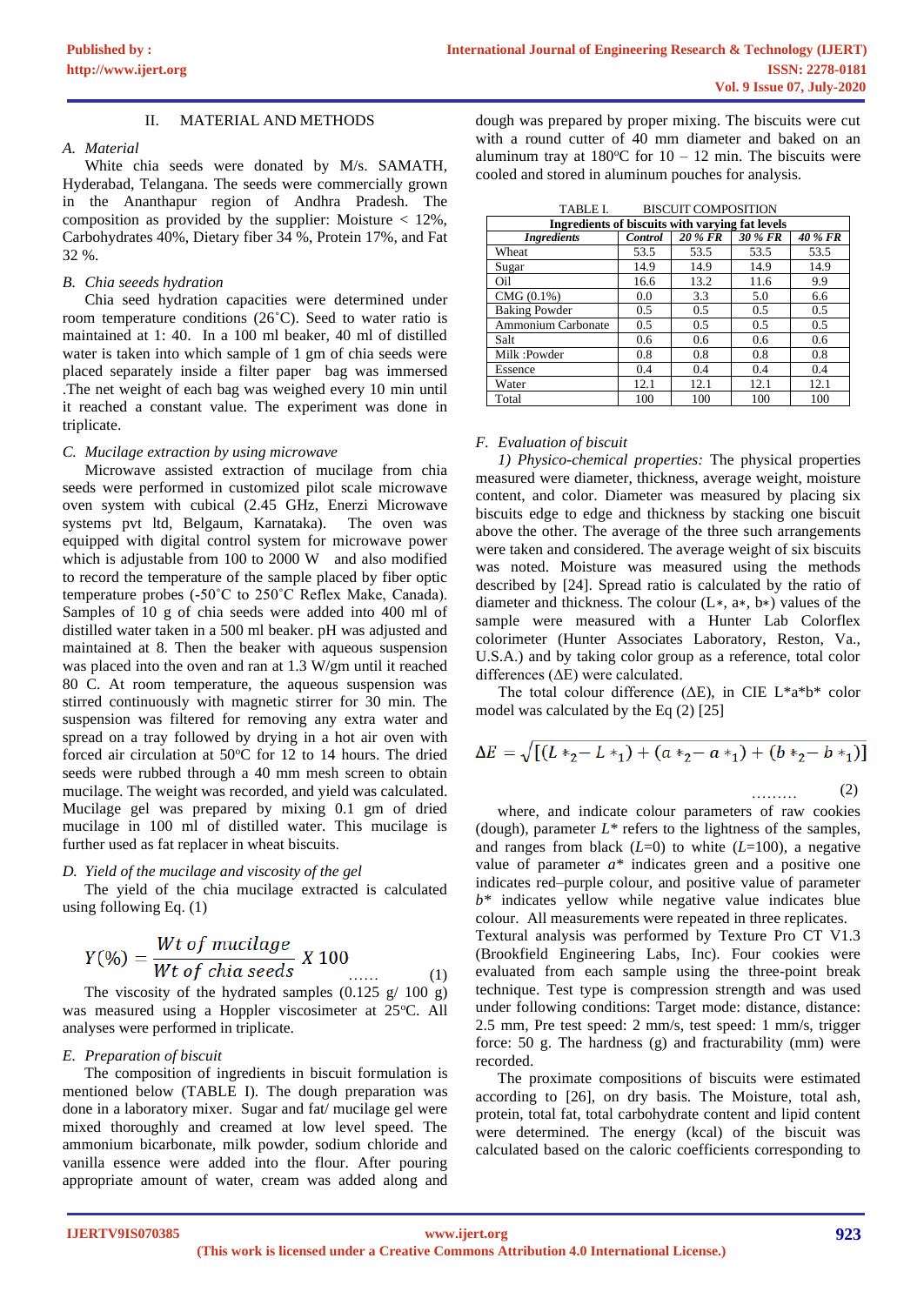the protein, carbohydrate and lipid content, according to Eq.  $(3)$ <br>Energy (k cal per 100 g)

……….. (3)

*2) Sensory properties:* The physical properties measured were diameter, thickness, average weight, moisture content, and color. Diameter was measured by placing six biscuits edge to edge and thickness by stacking one biscuit above the other. The average of the three such arrangements were taken and considered. The average weight of six biscuits was noted. Moisture was measured using the methods described by [25]. Spread ratio is calculated by the ratio of diameter and thickness. The colour  $(L*, a*, b*)$  values of the sample were measured with a Hunter Lab Colorflex colorimeter (Hunter Associates Laboratory, Reston, Va., U.S.A.) and by taking color group as a reference, total color differences  $(\Delta E)$  were calculated.

*3) Statistical analysis:* All the experiments were done at least in triplicate. The data were compared using analysis of variance (single point ANOVA) and the average values obtained were compared using MS office 2016, with statistical significance (a) set at  $p < 0.05$ .

## III. RESULTS AND DISCUSSION

## *A. Hydration of chia*

Hydration of white chia seeds was studied at a ratio of water to seed ratio of 40: 1. After 30 min, the total weight of the seeds became constant. Unlike the black chia seeds which takes 2 hrs, the hydration time for white chia is less. Fig 1 shows the final water absorption is 83 % indicating that it would require less water for hydration. The test was done at room temperature  $(28^{\circ}\text{C})$ . Water absorption is faster within first 10 min. similar behavior has been reported in the above study on black chia [5].





## *B. Mucilage Extraction*

Mucilage was extracted by using microwave at 1.3 W/gm for 15 min. Preliminary studies of time temperature profiles with water in microwave indicated that by application of 1.3 W/gm, water temperature rises to  $80^{\circ}$ C. Time and temperature profile correlated with chia seeds and water suspension. As the hydration studies indicated that it would take 30 min to reach maximum water absorption, the seed and water suspension were magnetically stirred for another 15 min after microwave treatment.

## *C. Yield of the mucilage*

The average yield of mucilage obtained was 8% through the microwave extraction. The obtained yield is higher than

those reported by [23], [27] and [3] but lesser than reported by  $[28]$  through conventional extraction methods at  $80^{\circ}$ C with pH of 8 and seed : water ratio of 1:40. Optimization studies are yet to be done with varying power levels, time and water seed ratio. Extraction time was 4 times lesser than the above reported studies. There were no comparative studies for microwave extraction of mucilage from chia seeds. However, a yield of 8.13%, 2% and 4.6% was reported for microwave extracted mucilage from Opuntia ficus-indica Cladodes [8], Trichosanthes Dioica fruit [29] and Trigonella foenum graecum seeds [30] respectively.

#### *D. Viscocity*

It can be observed in the rheogram (Fig.2) that the viscosity decreases with increase shear rate or speed. This behavior is called as shear thinning or pseudoplastic. The reason may be due to the change in the structure or orientation of the mucilage. At higher shear rate, the interaction between the polymers are destroyed as they arrange themselves in the flow direction and in turn resulting in low viscosity [31]**,** [32], [33]**.** The rheological behaviour of the mucilage extracted through microwave correlates with the mucilage extracted through cold extraction [34], and hot extraction methods [24]**, [**35], [36] and Supercritical Fluid extraction methods [37].



Fig.2. Effect of Shear rate/speed on the viscosity of chia mucilage

## *E. Physico-chemical properties of biscuit*

Table II presents the physical properties of control biscuit and biscuit with fat replaced by mucilage extracted from chia at three different levels. Moisture content in biscuit is one of the important sensory characteristics and in turn responsible for quality [38]. Moisture content increased with the increase of fat substitution. This is due to the water holding property of the chia mucilage. Similar results were reported by [39] when fat was replaced by chia mucilage gel in bread and cakes. Reduction in weight (mass) of biscuit has been considered as baking loss which is caused by the loss of moisture. Although the initial moisture content of the fat replaced biscuits are high when compared to the control, a significant decrease in weight has been observed in fat replaced samples (TABLE II). Similar observation was reported by [40] while studying the effect of different flour composition on qualitative parameters of cookies.

Texture Analysis In biscuit quality, significant differences were observed in spread ratio, breaking strength and fracturability. The desirability of the biscuit quality is indicated by the higher spread ratio [41]**.** It is used to determine the quality of flour that enables the biscuit to rise [42]. Hence, biscuit prepared with 35 % fat replacement may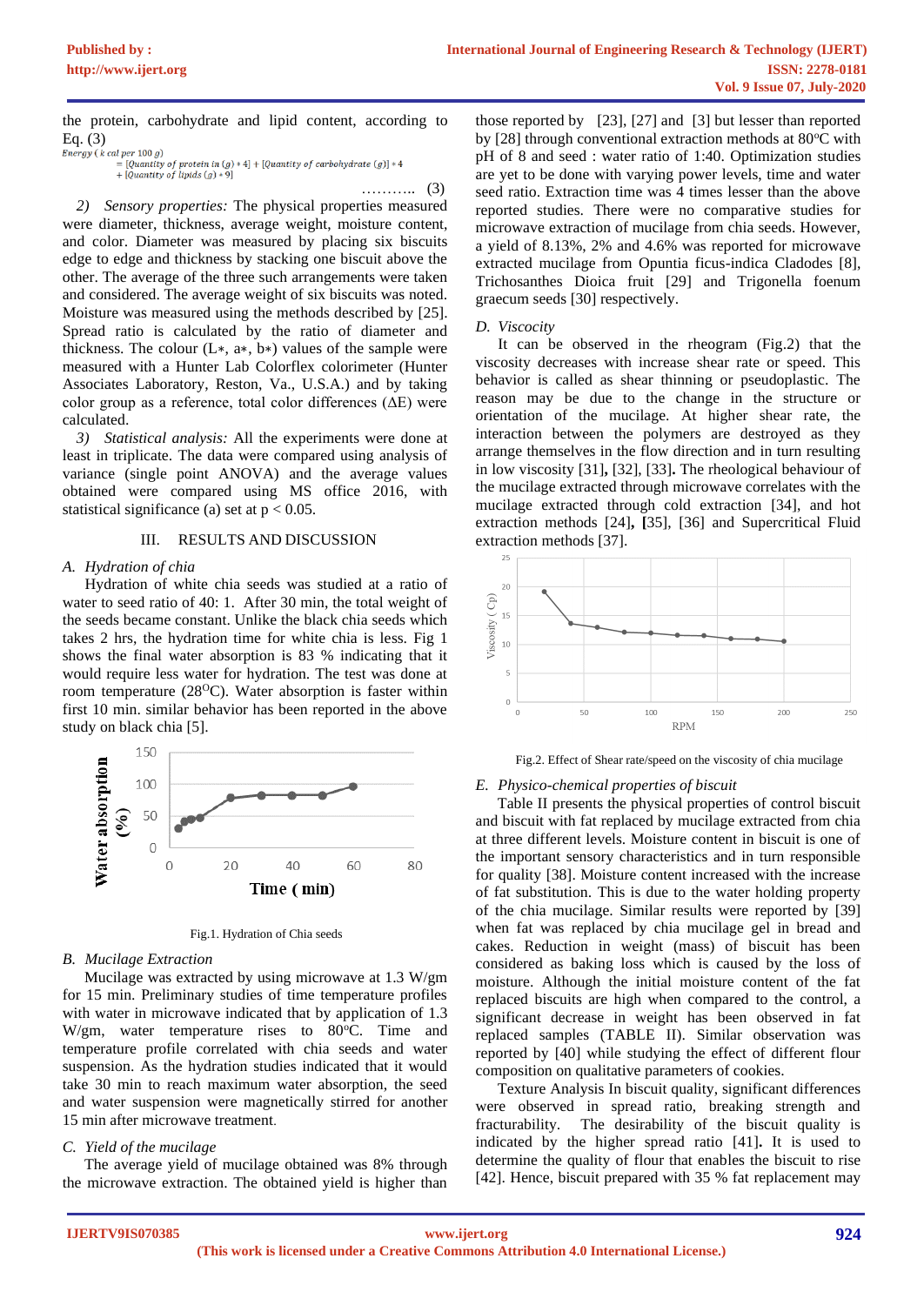be the most preferred based on spread ratio. Similar findings with respect to the weight, diameter, and spread ratio were reported by another researcher [43]. For a biscuit, textural parameters are very desirable and important quality attribute. Breaking strength, which is the force (g) required to break the biscuit, increased with the increased percentage of mucilage formulation in biscuit. Biscuits which show high values of breaking strength represent less tenderness. The ability of biscuit to regain its original form is measured in terms of fracturability. Fracturability of the biscuit samples significantly reduced as the level of mucilage increased. Relation between breaking strength and distance (mm) at different fat replacements in biscuits is presented in figure. Biscuits which shows high breaking strength values are less tender. Biscuits which shows greater values of fracturability at breaking strength were less brittle. Control biscuits showed the lowest breaking strength and the lower fracturibility. 20 % and 30 % fat replaced biscuits showed higher breaking strength and higher fracturibility than control samples. 40 % fat replaced biscuits showed high breaking strength but lower fracturability than control samples (Figure 3). Therefore 30 % fat replaced biscuits were considered as highly compressible and less brittle. **[**44] reported that at formulations with 30 % fat replacement by polydextrose showed high breaking strength than control cookies. It **is** reported that 25 % fat replacement in cookies did not affect penetration force [45].

TABLE II. PHYSICAL PROPERTIES

| Physical properties of control and fat replaced (FR) biscuits |                              |                           |                                    |                                            |                              |
|---------------------------------------------------------------|------------------------------|---------------------------|------------------------------------|--------------------------------------------|------------------------------|
| <b>Sample</b>                                                 | <b>Moisture</b>              | <b>Spread</b><br>Ratio    | <b>Baking</b><br>loss<br>(g/100gm) | <b>Breaking</b><br><b>Strength</b><br>(kg) | Fracturatibility<br>(mm)     |
| Control                                                       | $3.77 \pm 0.85$ <sup>a</sup> | $5.9 \pm 1.62^b$          | $10.26 \pm 1.33^b$                 | $1.8 \pm 1.05^{\rm b}$                     | $0.49 \pm 0.05^{\text{a}}$   |
| 20%<br><b>FR</b>                                              | $4.48 \pm 1.70^b$            | $6.1 + 0.34$ <sup>a</sup> | $13.36 + 1.76^a$                   | $2.2+0.18^a$                               | $0.59 \pm 0.02^a$            |
| 30%<br><b>FR</b>                                              | $6.67 \pm 1.65^{\text{a}}$   | $4.5 + 0.22^b$            | $17.39 \pm 0.25^{\rm b}$           | $2.6 \pm 0.21$ <sup>a</sup>                | $1.09 \pm 0.06^b$            |
| 40%<br><b>FR</b>                                              | $8.46 \pm 0.55$ <sup>a</sup> | $4.4+0.15^b$              | $20.91 \pm 0.88$ <sup>b</sup>      | $3.4 \pm 0.48$ <sup>b</sup>                | $0.49 \pm 0.02$ <sup>a</sup> |

*Average of three values with standard deviation, same letter in the line indicates that there is no significant difference between the means (p < 0.05)*



Fig.3. Breaking Strength and fracturibility at different levels of fat replacement(FR)

## *F. Proximate composition*

Table III presents the proximal composition of control biscuits and in fat replaced biscuits. The increase in percentage of fat substitution resulted in a slightly higher protein content. The energy or caloric value for fat replaced samples was lower because of its highly reduced content of lipids. **S**ignificant reduction was reported in fat content of

56.6% in breads and 51.6% in cakes by adding chia mucilage gel and good sensory acceptability [39]. However, results reported by [46] showed a fat reduction of 57% in cakes but does not have good sensory acceptability. There were no significant changes in ash content of fat replaced formulations.

| TABLE III. | PROXIMATE COMPOSITION |
|------------|-----------------------|
|            |                       |

| Mean values of proximate composition of control and fat replaced biscuits<br>(in 100g) |                 |                        |                                    |                                            |                          |  |
|----------------------------------------------------------------------------------------|-----------------|------------------------|------------------------------------|--------------------------------------------|--------------------------|--|
| <b>Sample</b>                                                                          | <b>Moisture</b> | <b>Spread</b><br>Ratio | <b>Baking</b><br>loss<br>(g/100gm) | <b>Breaking</b><br><b>Strength</b><br>(kg) | Fracturatibility<br>(mm) |  |
| Control                                                                                | 64.0            | 10.3                   | 17                                 | 3.1                                        | 450.2                    |  |
| 20% FR                                                                                 | 63.8            | 10.8                   | 13.7                               | 3.1                                        | 421.7                    |  |
| 30% FR                                                                                 | 64.2            | 10.9                   | 12.2                               | 3                                          | 410.2                    |  |
| 40% FR                                                                                 | 63.9            | 11.1                   | 10.3                               | 3.2                                        | 392.7                    |  |

#### *G. Color measurement*

To observe the undesired color changes, the color of the fat replaces biscuits is measured by comparing with the control sample. The values of color change (Δ*E*) and lightness  $(L^*)$  are presented in Fig 4. There are no significant differences in a\* and b \* values. [44] reported that there was a significant decrease in L\* values after adding fat mimetics such as polydextrose and pectin. Similarly, [39**]** reported decrease of L\* values in crust and crumb of breads after adding chia mucilage. In contrary to the above studies L\* values were significantly increased with addition of chia mucilage in the present report.



Fig.4. Mean values of color changes in fat replaced (FR) biscuits

## *H. Sensory Analysis*

Figure 5 presents the sensory analysis results of fat replaced biscuits by comparing with control sample. It can be observed that there was no significant difference upto 20 % fat replacement in biscuits in all the evaluated sensory parameters. Control and 20 % FR samples were evaluated a "moderately like" and "like very much" respectively. Therefore, the most acceptable biscuits at 25 % fat replacement which had shown good hardness parameter and acceptable flavor. It was reported that cookies had given good general acceptance at 35 % fat replacement with polydextrose [44].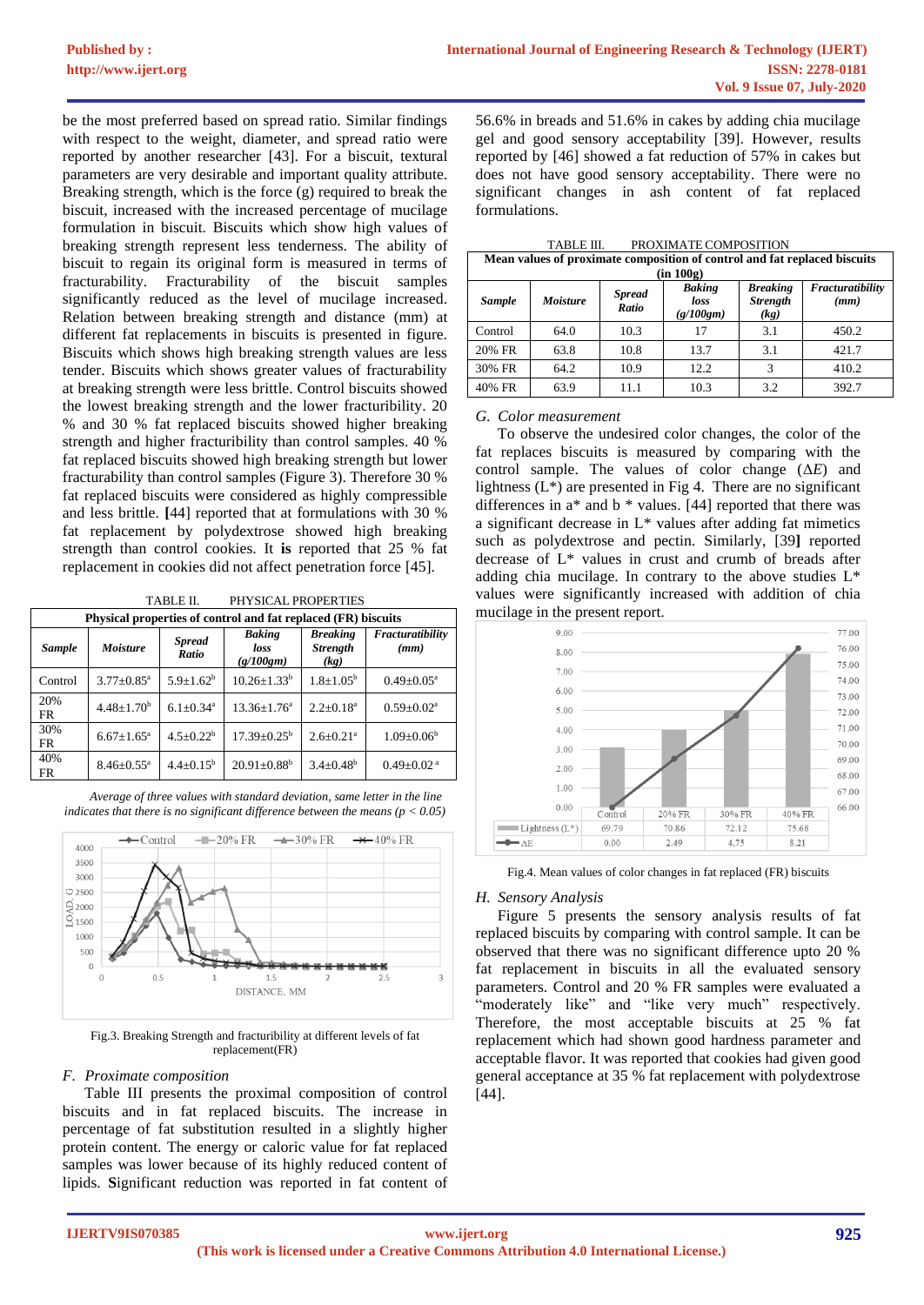

*Sensory score of control and fat replaced (FR) biscuits*

# IV. CONCLUSION

Microwave Assisted Extraction (MAE) of chia seed mucilage gave a better yield than the conventional extraction method. Its rheological properties correlated with the mucilage extracted through other techniques. Further optimization studies are yet to be done at different water seed ratio, time and power levels and seed particle size on mucilage yield and oil yield. The addition of chia mucilage as a fat replacer significantly affected the physico-chemical properties and sensory properties of biscuits. Energy value was reduced as a result of fat substitution. In sensory analysis, biscuits with 25 % of fat replacement with chia mucilage gave overall acceptability similar to control biscuits. A comparative study on shelf life of various bakery products are yet to be done with mucilage extracted through various kind of extraction techniques. Therefore, a complete utilization of chia seed can be achieved thorough MAE for a better yield of oil and mucilage.

## ACKNOWLEDGEMENT

The authors thank the JNTU, Ananthapur for supporting this study and M/s. SAMATH, Hyderabad for supplying the raw materials.

#### REFERENCES

- [1] Porras-Loaiza, P., Jiménez-Munguía, M. T., Sosa-Morales, M. E., Palou, E., & López-Malo, A. (2013). Physical properties, chemical characterization and fatty acid composition of Mexican chia (Salvia hispanicaL.) seeds. International Journal of Food Science & Technology, 49(2), 571–577. doi:10.1111/ijfs.12339
- [2] Coorey, R., Tjoe, A., & Jayasena, V. (2014). Gelling Properties of Chia Seed and Flour. *Journal of Food Science*, 79(5), E859–E866. doi:10.1111/1750-3841.12444.
- [3] Reyes-Caudillo, E., Tecante, A., & Valdivia-López, M. A. (2008). Dietary fibre content and antioxidant activity of phenolic compounds present in Mexican chia (Salvia hispanica L.) seeds. *Food Chemistry*, 107(2), 656–663. doi:10.1016/j.foodchem.2007.08.062.
- [4] Lin, K. Y., & Daniel, J. R. (1994). Structure of chia seed polysaccharide exudates. *Carbohydrate Polymer*, 23, 13-18.
- [5] Muñoz, L. A., Cobos, A., Diaz, O., & Aguilera, J. M. (2012). Chia seeds: Microstructure, mucilage extraction and hydration. Journal of Food Engineering,  $108(1)$ ,  $216-224$ . Engineering, doi:10.1016/j.jfoodeng.2011.06.037.
- Wang, L., & Weller, C. L. (2006). Recent advances in extraction of nutraceuticals from plants. Trends in Food Science & Technology, 17(6), 300–312. doi:10.1016/j.tifs.2005.12.004
- [7] Felkai-Haddache, L., Dahmoune, F., Remini, H., Lefsih, K., Mouni, L., & Madani, K. (2016). Microwave optimization of mucilage extraction from Opuntia ficus indica Cladodes*. International Journal*

*of Biological Macromolecules*, 84, 24–30. doi:10.1016/j.ijbiomac.2015.11.090

- [8] Felkai-Haddache, L., Remini, H., Dulong, V., Mamou-Belhabib, K., Picton, L., Madani, K., & Rihouey, C. (2015). Conventional and Microwave-Assisted Extraction of Mucilage from Opuntia ficusindica Cladodes: Physico-Chemical and Rheological Properties. Food and Bioprocess Technology, 9(3), 481-492. doi:10.1007/s11947-015-1640-7
- [9] Akoh, C.C. (1998). Fat replacers, *Food Technology*, 52, 47-52.
- [10] https://www.who.int/news-room/fact-sheets/detail/obesity-andoverweight, 2018.
- [11] Misra, A., & Khurana, L. (2010). Obesity-related noncommunicable diseases: South Asians vs White Caucasians.<br> *International Journal of Obesity*, 35(2), 167–187. *International Journal of Obesity,* 35(2), doi:10.1038/ijo.2010.135.
- [12] Grundy SM, Brewer HB Jr, Cleeman JI, Smith SC Jr, Lenfant C. (2004). Definition of metabolic syndrome: Report of the National Heart, Lung, and Blood Institute/American Heart Association conference on scientific issues related to definition. *Circulation,*  109(3), 433-8.
- [13] Zoulias, E. ., Oreopoulou, V., & Tzia, C. (2002). Textural properties of low-fat cookies containing carbohydrate- or protein-based fat replacers. Journal of Food Engineering, 55(4), 337–342. doi:10.1016/s0260-8774(02)00111-5
- [14] Alexander, R. J., & Zobel, H. F. (1992). *Developments in carbohydrate chemistry*. St. Paul, AACC.
- [15] Mitchell, H. L. (1996). The role of the bulking agent polydextrose in fat replacement. In S. Roller & S. A. Jone (Eds.), *Handbook of fat replacers,* 235-249. Boca Raton:CRC Press.
- [16] O'Brien, C. ., Mueller, A., Scannell, A. G. ., & Arendt, E. . (2003). Evaluation of the effects of fat replacers on the quality of wheat bread. Journal of Food Engineering, 56(2-3), 265–267. doi:10.1016/s0260-8774(02)00266-2
- [17] Krystyjan, M., Gumul, D., Ziobro, R., & Sikora, M. (2015). The Effect of Inulin as a Fat Replacement on Dough and Biscuit Properties. *Journal of Food Quality*, 38(5), 305–315. doi:10.1111/jfq.12148.
- [18] Lee, Y., & Puligundla, P. (2016). Characteristics of reduced-fat muffins and cookies with native and modified rice starches. Emirates *Journal of Food and Agriculture*, 28(5), 311. doi:10.9755/ejfa.2015- 05-227.
- [19] Sudha, M. L., Srivastava, A. K., Vetrimani, R., & Leelavathi, K. (2007). Fat replacement in soft dough biscuits: Its implications on dough rheology and biscuit quality. Journal of Food Engineering, 80(3), 922–930. doi:10.1016/j.jfoodeng.2006.08.006.
- [20] http://www.fnbnews.com/Bakery-Biscuits/indian-biscuit-marketprojected-to-reach-725 billionin-next-four-years-42107
- [21] Felisberto, M. H. F., Wahanik, A. L., Gomes-Ruffi, C. R., Clerici, M. T. P. S., Chang, Y. K., & Steel, C. J. (2015). Use of chia (Salvia hispanica L.) mucilage gel to reduce fat in pound cakes. LWT - Food Science and Technology,  $63(2)$ ,  $1049-1055$ . doi:10.1016/j.lwt.2015.03.114
- [22] Fernandes, Sibele & Salas-Mellado, Myriam. (2017). Addition of chia seed mucilage for reduction of fat content in bread and cakes. Food Chemistry. 227. 10.1016/j.foodchem.2017.01.075.
- [23] Campos, B. E., Dias Ruivo, T., da Silva Scapim, M. R., Madrona, G. S., & de C. Bergamasco, R. (2016). Optimization of the mucilage extraction process from chia seeds and application in ice cream as a stabilizer and emulsifier. *LWT - Food Science and Technology*, 65, 874–883. doi:10.1016/j.lwt.2015.09.021
- [24] Ranganna S. (1986). Handbook of Analysis and Quality Control for Fruit and Vegetable Products. Tata McGraw-Hill Publishing Company, New Delhi, India. 124-125.
- [25] Purlis, E., Salvadori, V. O. (2007): Bread browning kinetics during baking, *Journal of Food Engineering,* 80 (4), 1107-1115.
- *[26]* AOAC Association of Official Analytical Chemists (2005). *Official Methods of Analyses of the Association of Analytical Chemists* (18th ed.).
- [27] Ayerza, R., Coates, W. (2001). Chia Seeds: New Source of Omega-3 Fatty Acids, Natural Antioxidants and Dietetic Fiber. Southwest Center for Natural Products Research and Commercialization, Office of Arid Lands Studies, Tucson, Arizona, USA.
- [28] Marin, F.M., Acevedo, M.J., Tamez, R.M., Nevero, M.J., Garay, A.L., 2008. WO/2008/0044908 Method for Obtaining Mucilage from Salvia hispanica L. Word International Property Organization.